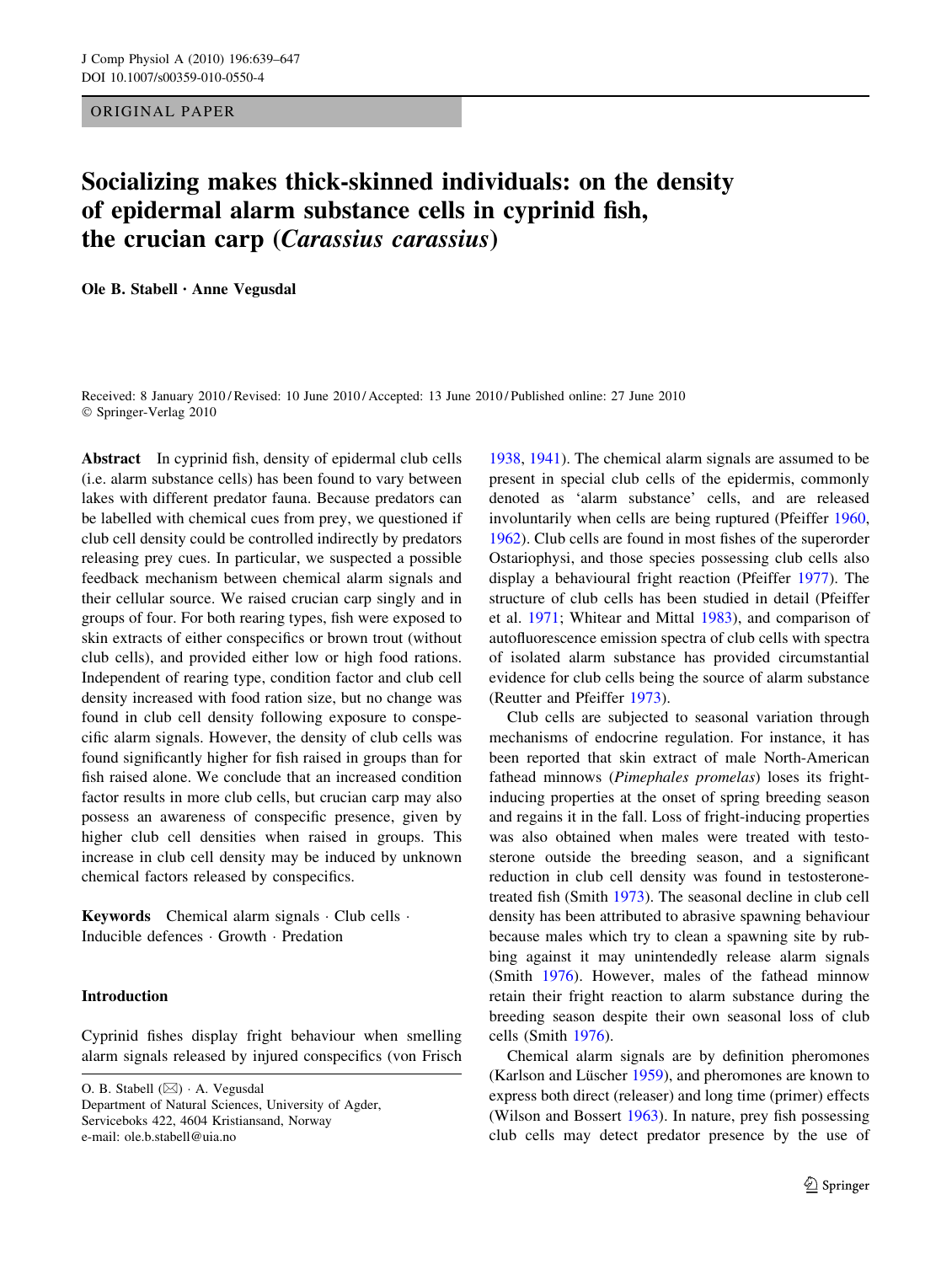conspecific alarm signals because predators are being chemically labelled with alarm signals when ingesting prey (Mathis and Smith [1993a](#page-7-0)). However, predators labelled with prey chemical cues may also affect prey over time by inducing morphological changes in prey conspecifics. In aquatic organisms, such predator-induced changes (i.e. inducible defences) may be expressed in many ways (Harvell [1990;](#page-7-0) Tollrian and Harvell [1999\)](#page-8-0), and pheromones known to induce releaser effects should therefore be regarded as potential candidates for expressing primer effects.

In crucian carp (Carassius carassius), predator-induced morphology changes (i.e. a body depth increase) have been demonstrated when predator fishes, like pike (Esox lucius) or perch (Perca fluviatilis), have ingested the prey of study (Brönmark and Miner [1992](#page-7-0); Brönmark and Pettersson [1994\)](#page-7-0). Similar changes in body depth have been found in crucian carp as well as goldfish (Carassius auratus) when exposed to filtered extracts of conspecific skin (Stabell and Lwin [1997;](#page-8-0) Chivers et al. [2008\)](#page-7-0). For crucian carp in particular, the classical alarm signals were initially suspected as the active inducers (Brönmark and Pettersson [1994](#page-7-0); Stabell and Lwin [1997](#page-8-0), but recent studies have revealed that those components in fish skin do not produce such changes (Stabell et al., unpublished data).

In cyprinids, further, it has been found that fathead minnows from regions with different predator fauna display a lower club cell density with increasing predator presence (Hugie [1989](#page-7-0); referred by Smith [1992\)](#page-8-0), but no explanation for this inverse relationship was given. In any case, the mentioned finding indicates that club cell density is plastic with regard to predator presence, and led us to hypothesize that club cell density could in some way be modified by chemical alarm signals. Because predators may be labelled with chemical alarm signals from prey (e.g. Mathis and Smith [1993a](#page-7-0)), the indirect presence of alarm signals from ingested prey may therefore theoretically alter club cell density in conspecifics.

The condition factor of fish increases with increased availability of food, and in fathead minnows epidermal thickness and club cell density are found to increase in fish on a high compared to a low food ration (Wisenden and Smith [1997](#page-8-0)). Accordingly, a variation in food ration should be included in the experimental design when testing for possible effects of alarm signals on club cell density.

We wanted to explore if club cell density in the epidermis of a cyprinid fish will change during long-time exposure to conspecific alarm signals. In accordance with current knowledge, we carried out an experiment where the amount of food and the presence of alarm signals were expressed in a two-factorial design. We raised fish four by four in triplicate aquaria, but also carried out a parallel

series of experiments in individual containers for comparison.

# Materials and methods

## Origin and capture of fish

Crucian carp used in the experiments were captured in the Springvannsdammen pond, sited within the city borders of Arendal, East-Agder County, Norway (58°31'N; 8°46'E). The pond has a surface area of 0.08 ha, and contains crucian carp as the only fish species. Fish were captured with traps that were made from large polycarbonate water bottles (18.9 l) with canned corn as bait, and subsequently transported to the laboratory.

Fish used in the growth experiments were anaesthetized (50 mg/l benzocaine in tap water), weighed to the nearest 0.1 g, photographed with a digital camera against a background millimetre grid, and distributed to their rearing tanks. Photos and weight were later used for length measurements and morphometric calculations, as well as individual identification of fish reared in groups by the use of body length and scale patterns.

The fish used to obtain the number of epidermal cells at the start of the experiment were killed by an overdose of anaesthesia and preserved in 10% buffered formalin. Surplus fish to be used as donors for preparing skin extracts were killed by a blow to the head, and frozen at  $-20^{\circ}$ C until use. Brown trout (Salmo trutta) from a commercial hatchery were brought live to the laboratory, killed by a blow to the head, and frozen at  $-20^{\circ}$ C until use as skin donors for control skin extracts. Fish of the family Salmonidae have been found not to possess epidermal club cells or display fright behaviour (Pfeiffer [1977\)](#page-7-0), and skin extracts of brown trout do not release fright behaviour in crucian carp (M.M. Durajczyk and O.B. Stabell, unpublished).

#### Preparation of skin extracts

The procedure used for making skin extract was improved from an earlier method (Pfeiffer [1962;](#page-7-0) Stabell and Lwin [1997](#page-8-0); Chivers et al. [2008\)](#page-7-0) by using centrifugation instead of filtering of homogenates. This improved method was applied to both crucian carp and brown trout skin. Lightly thawed fish were used to obtain a skin layer devoid of flesh. Incision was made behind the gills and along the dorsal and ventral edges on each side, and approximately 2.8 g of skin was peeled off from each species using forceps. The skin from each species was homogenized in 100 ml of tap water in a Waring blender, centrifuged at 2,500 rpm, and twothird of the supernatant was diluted to 3.15 l in tap water.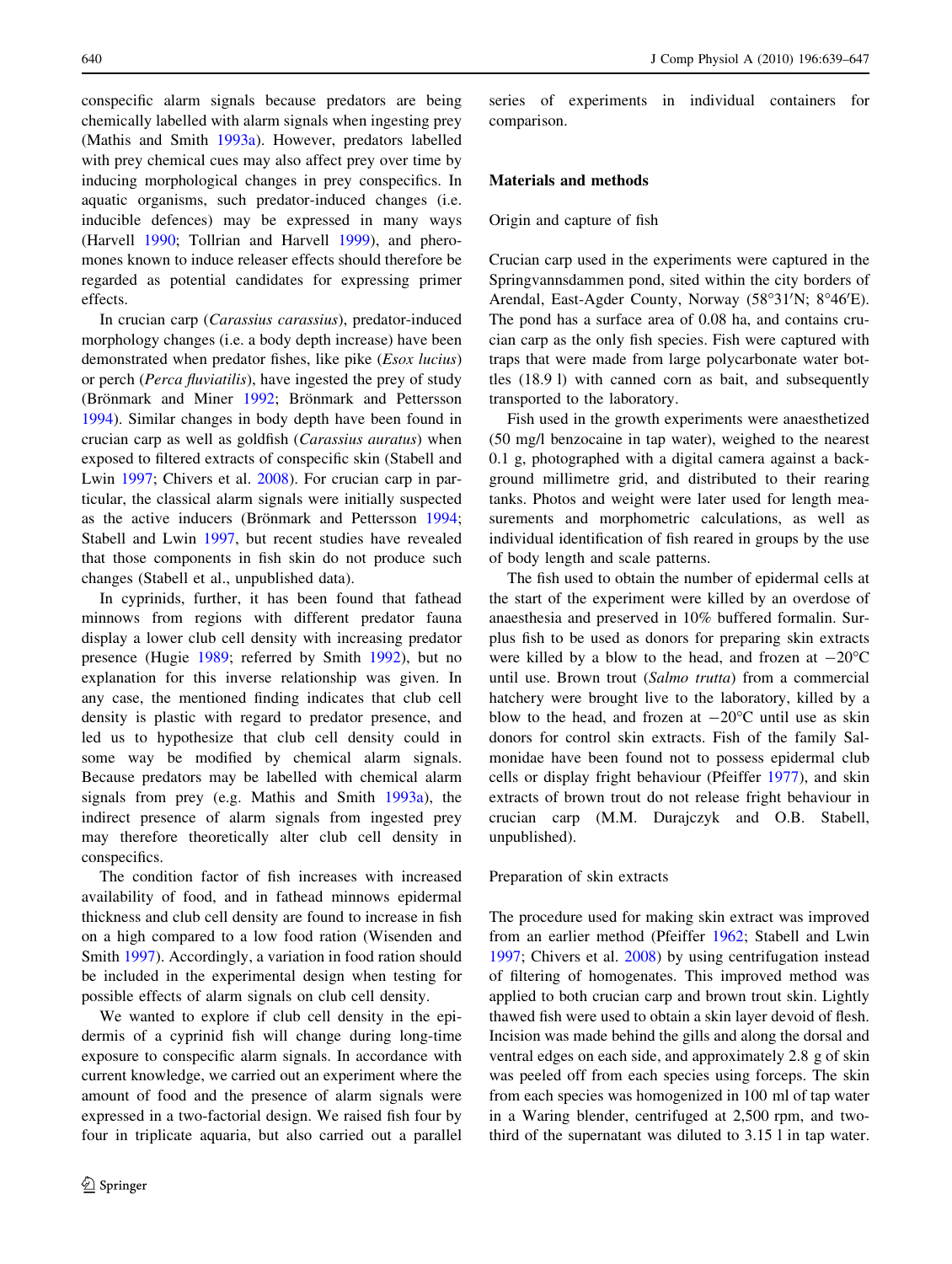The diluted supernatants were then transferred to ice-cube bags and frozen at  $-20^{\circ}$ C. Freezing has previously been found not to affect the fright-releasing properties of chemical alarm signals in fish (Lawrence and Smith [1989](#page-7-0); Mathis and Smith [1993a,](#page-7-0) [b](#page-7-0).

# Experimental design and rearing

In the rearing experiments, crucian carp were raised either alone or in groups of four for 50 days at  $18-20^{\circ}$ C and at a 16 L:8 D photoperiod. Fish reared alone were raised in 5 l plastic buckets (polypropylene), containing water treated with 0.5 ml/l Aquasafe (TetraWerke, Melle, Germany) and aerated by air-stones. Six crucian carp were used in each series of single-raised fish. In the group rearing, the fish were raised in glass aquaria (20 l), with similar Aquasafe and air-stone treatment. Triplicate aquaria were used in each series for the group rearing. A substrate of gravel (3–5 mm size) was used in both type of rearing compartments.

For both rearing methods, two parallel exposure series were used. In one series, conspecific skin extract was added as frozen ice cubes three times a week, while frozen skin extract of brown trout was used for the control series. Each time, one ice-cube of approximately 13 ml was added per fish, i.e. per 5 l of rearing water. Once a week, bottom detritus in buckets and aquaria was removed by siphoning one-third of the water volume, and replacing it with fresh Aquasafe-treated water before adding new ice-cubes.

For all rearing methods and exposure types, double sets were run, supplying fish with either a low (0.03 g/fish/day) or a high (0.1 g/fish/day) food ration per day. A mixture of commercial fish food (Tetra AniMin Goldfish Colour, TetraWerke) and rolled oats in the ratio 1:1 by weight was used, representing approximately 1 and 3% of average fish biomass per day. A randomized block-design was used between treatments in the distribution of rearing compartments both for the single and the group rearing. At the end of the experiment, all fish were killed by an overdose of anaesthesia, weighed, photographed and conserved in 10% buffered formalin for subsequent skin histology studies. Two fish from each of the group rearing aquaria were randomly chosen for further histology work to equalize the number of fish from each treatment in single rearing (i.e.  $n = 6$  for all treatment groups).

## Histology preparations and morphometric analysis

Epidermal samples, including a portion of the underlying adherent muscle tissue, were dissected from the dorsal surface of formalin-fixed fish. Each piece of tissue was taken from between the dorsal fin and the head, from the dorsal midline and laterally on both sides according to established procedures (Wisenden and Smith [1997;](#page-8-0) Chivers et al. [2007](#page-7-0)). Depending on the fish size, the pieces were ranging between 3 and 6 mm in length and depth. The formalin-fixed tissues were subsequently dehydrated and embedded in paraffin wax following standard procedure.

Histological transverse sections of approximately 3  $\mu$ m were cut, and every tenth section was placed onto slides to avoid overlapping histological areas. Totally three sections from each sample were prepared with 1% periodic acid for 10 min, thoroughly rinsed with running tap water followed by incubation in Schiff 's reagent for 20 min. After rinsing in tap water, the sections were counterstained with Mayer's haematoxylin.

All sections were observed using an Axioskop MOT light microscope (Zeiss, Germany). A Delta Pix 450 camera integrated with the microscope was used to capture digitized images. Images for quantification of the number of club cells were captured from a 3–6-mm length of skin, depending on the size of the fish. The portion of epidermis covering the area centred above the thick fat layer in the dorsal intermyal septum contained very few club cells (between arrows, Fig. [1](#page-3-0)a). This part of the epidermis also coincided with an area of especially high concentration of mucus cells. Accordingly, this area was not included in the analysis of club cell density. The club cells were not uniformly dispersed along the sides of the dorsal intermyal septum, but showed minor variations in distribution over the epidermis (below arrows, Fig. [1a](#page-3-0)). Similarly, thickness of the epidermis displays minor variations over the scales (e.g. Strüssmann et al. [1994](#page-8-0)). Therefore, 6–10 images were taken from each section, depending on the size of the fish. The number of club cells was scored, and epidermal thickness was measured on all image acquisitions within each of the three sections. Average values for the three sections were then calculated for both parameters. Length and thickness of the epidermis was measured using ImageJ image analysis software (National Institutes of Health, USA). The image analysis was carried out double blind.

## Measurements and data treatment

Measurement of fish length was carried out on the photos using ImageJ image analysis software. Fulton's condition factor (CF) was calculated from the formula:  $CF = 100W/$  $L^3$ , where W weight in grams and L fork length in cm (Ricker [1975](#page-8-0); Nash et al. [2006](#page-7-0)).

For testing differences between treatment groups, the Wilcoxon rank sum test was used with two-tailed P value for normal approximation (Siegel and Castellan [1988](#page-8-0)). Comparison of scattered plots was carried out by linear regression analysis (Sokal and Rohlf [1987](#page-8-0)), followed by comparison of regression lines by the linear regression procedure (Snedecor and Cochran [1980](#page-8-0)), using the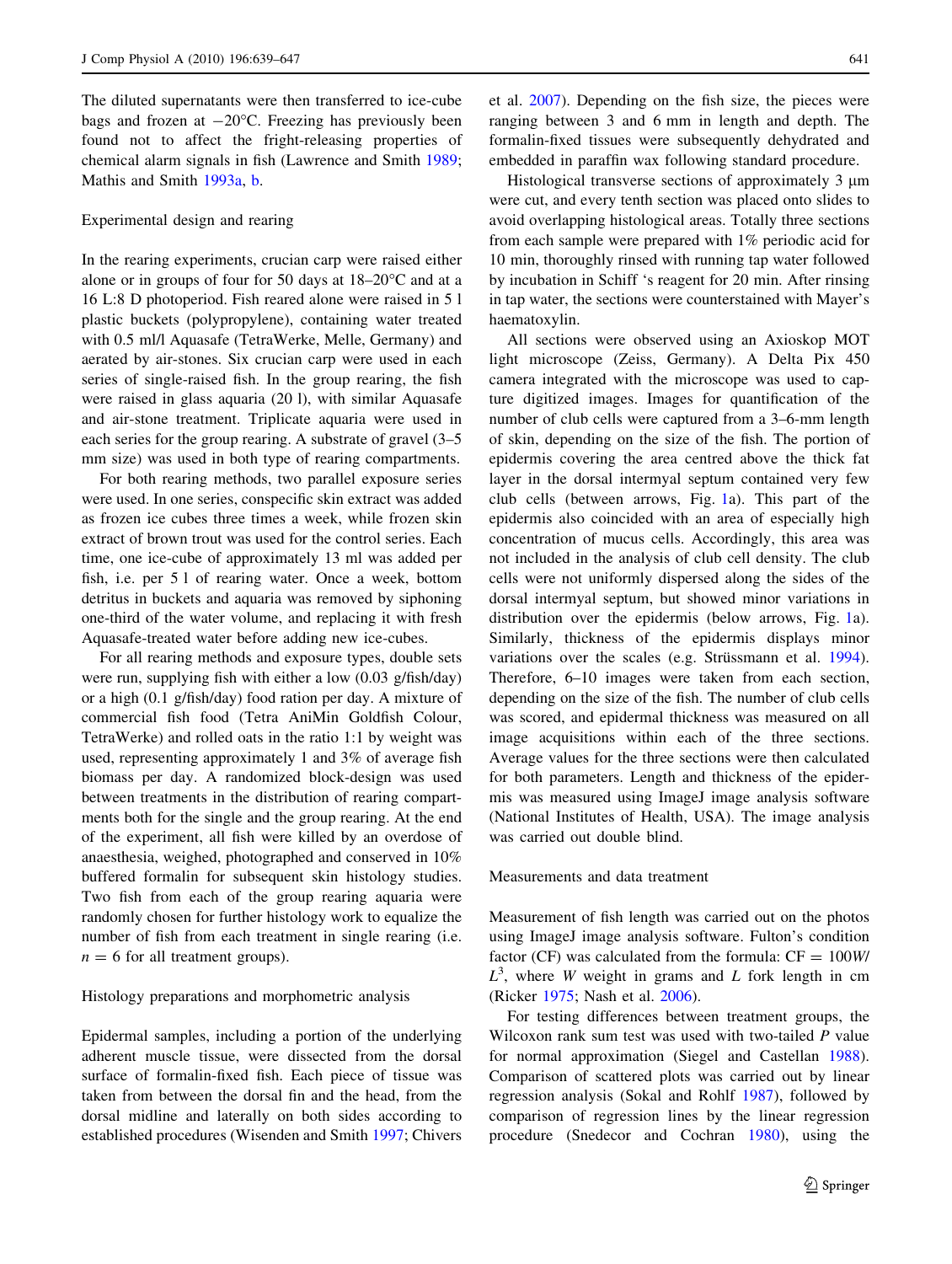<span id="page-3-0"></span>Fig. 1 a Micrograph showing a histological transverse section of the epidermal layer and the underlying muscle tissue, dissected from the region between the dorsal fin and the head of crucian carp. Images for quantifying number of club cells were captured from a 3–6-mm length downward from arrows. b Morphology of club cells and mucus cells. Club cells (CC) are PAS negative and appear white with *dark* central nuclei, while mucus cells are PAS positive and appear dark red (MC). c Taste buds (TB) were often observed to oust club cells in some areas of the epidermis. d Epidermis from fish at start of the experiment was thin  $(20-30 \mu m)$  and contained few club cells. e Fish reared alone developed an epidermis thickness of approximately 35 lm during the experiment, and contained more club cells than observed at start. f Fish raised in groups developed the thickest epidermis (max  $70 \mu m$ ) and the highest density of club cells. e, f Fish kept at a high feed ratio. BC basal cells, BM basal membrane, E epidermis, FT fat tissue, MT muscle tissue, SL scale layer



computer programme Statistix7 (Analytical Software, Tallahassee, FL, USA).

# Results

#### Morphology and distribution of club cells

The club cells were identified based on their cytological properties. They are prominent and easily recognized as large periodic acid-Schiff reagent (PAS)-negative cells, and appear white with dark central nuclei. In contrast, the mucus cells are PAS positive and appear red (Fig. 1b). The club cells were embedded in the epithelium and never reached the epidermal surface, as could be frequently observed for the mucus cells. Occasionally, areas occupied by taste buds were found to oust club cells in the epithelium (Fig. 1c). These areas were not included in calculations of club cell density. In general, club cells were

distributed in a single layer in the epidermis (Fig. 1d), often appearing like ''pearls on a string'' when density increased (Fig. 1e). In more thick-skinned individuals, however, club cells were often distributed in two or three "layers" in the epidermis (Fig. 1f).

#### Morphometry

Mean length and weight at start of the experimental series were 59.1 mm (SD 5.9) and 3.1 g (SD 0.8) for the singlereared fish, and  $61.0$  mm (SD 3.4) and 3.2 g (SD 0.6) for the group-reared ones. At the end of the experiment, these figures had increased to 63.4 mm (SD 5.4) and 4.8 g (SD 1.3) for the single-reared fish, and 65.3 mm (SD 4.5) and 5.3 g (SD 1.5) for the group-reared. Details on length and weight for the different rearing groups are given in Table [1.](#page-4-0)

The condition factor at start of the experiment ranged between 1.20 and 1.80 in mean values of treatment groups. For fish given a low feed ration a minor increase was found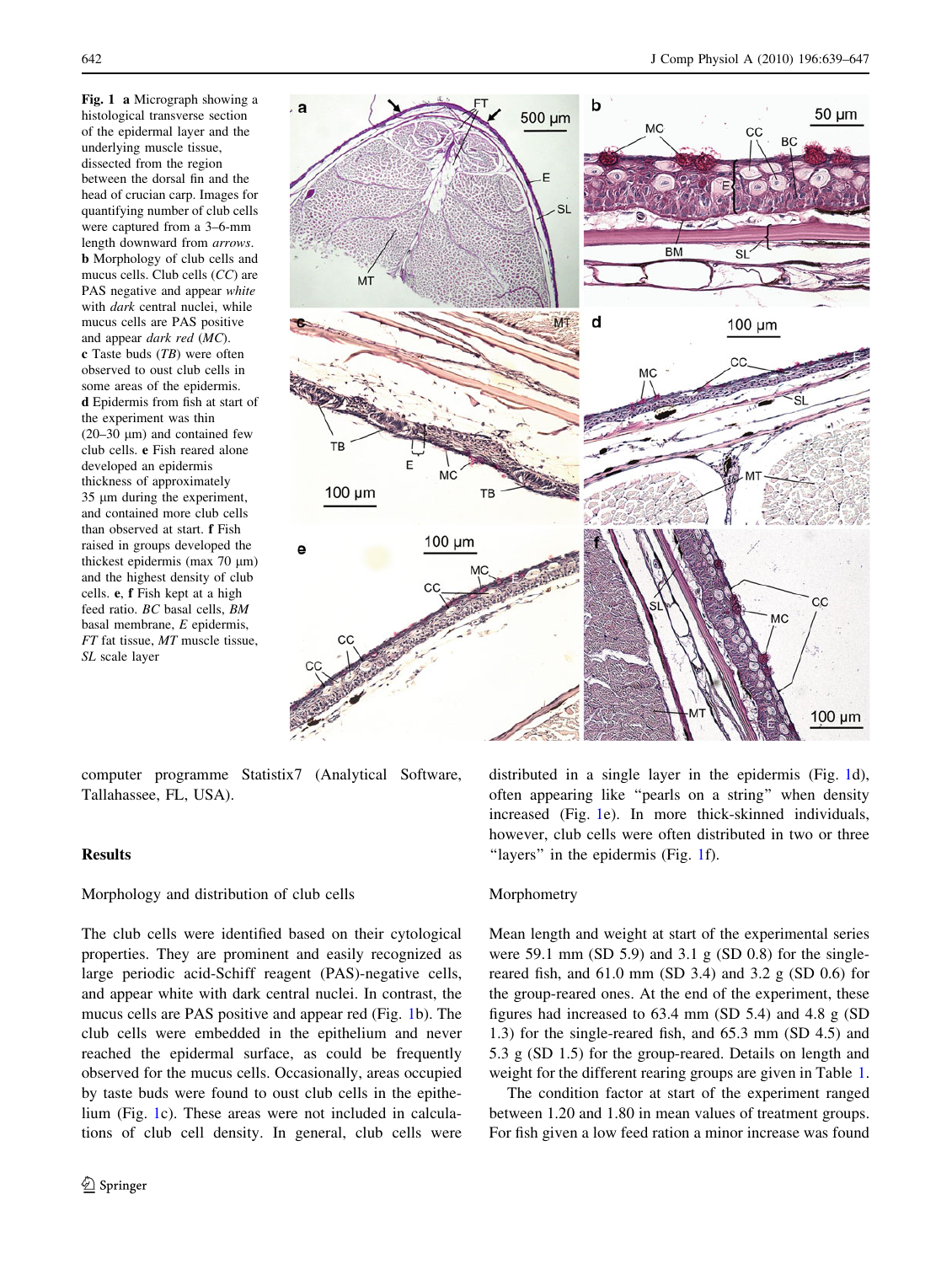<span id="page-4-0"></span>

|  |  |  |  |  | <b>Table 1</b> Average length and weight of crucian carp at the start and the end of the experimental series |
|--|--|--|--|--|--------------------------------------------------------------------------------------------------------------|
|--|--|--|--|--|--------------------------------------------------------------------------------------------------------------|

|               | Start                |                     | End                  |                     |
|---------------|----------------------|---------------------|----------------------|---------------------|
|               | Length $\pm$ SD (mm) | Weight $\pm$ SD (g) | Length $\pm$ SD (mm) | Weight $\pm$ SD (g) |
| Single (low)  |                      |                     |                      |                     |
| Trout         | $59.0 \pm 3.2$       | $3.2 \pm 0.6$       | $61.1 \pm 2.3$       | $4.0 \pm 0.4$       |
| Crucian       | $57.4 \pm 8.2$       | $2.8 \pm 1.0$       | $60.4 \pm 6.9$       | $3.7 \pm 1.1$       |
| Single (high) |                      |                     |                      |                     |
| Trout         | $58.5 \pm 5.8$       | $2.9 \pm 0.9$       | $64.0 \pm 4.6$       | $5.0 \pm 0.9$       |
| Crucian       | $61.3 \pm 6.2$       | $3.4 \pm 0.9$       | $68.2 \pm 4.0$       | $6.3 \pm 1.0$       |
| Group (low)   |                      |                     |                      |                     |
| Trout         | $61.1 \pm 4.1$       | $3.3 \pm 0.7$       | $62.9 \pm 4.7$       | $4.2 \pm 1.0$       |
| Crucian       | $60.3 \pm 3.2$       | $3.2 \pm 0.6$       | $62.7 \pm 2.9$       | $4.2 \pm 0.6$       |
| Group (high)  |                      |                     |                      |                     |
| Trout         | $59.1 \pm 2.5$       | $3.0 \pm 0.4$       | $67.2 \pm 3.1$       | $6.3 \pm 1.0$       |
| Crucian       | $62.0 \pm 3.5$       | $3.6 \pm 0.6$       | $68.4 \pm 4.1$       | $6.4 \pm 1.2$       |

All fish were exposed to the supernatants obtained from centrifugation of homogenized skin of either crucian carp (crucian) or brown trout (trout). The fish were reared either singly (single) or in groups of four (group), and within both rearing types they were provided a food ration either of 0.03 g/fish/day (low) or 0.1 g/fish/day (high). Only data of fish used in histological examination are given for group-raised fish, i.e.  $n = 6$  for all treatment groups within both single and group rearing

during the experiment, final mean values ranging between 1.64 and 1.75 for those groups. Fish given a high feed ration showed a somewhat higher increase in condition factor, reaching mean values between 1.88 and 2.08. The changes in condition factor from start to end of the experiment are given in Fig. [2a](#page-5-0). Fish in all groups significantly increased their condition factor during the experiment (Wilcoxon,  $P < 0.05$ ), but there was no significant difference in condition factor between alarm-signal exposed fish and control fish within any treatment groups. When data from the two exposure types were pooled, significant differences were not found in final condition factor between fish raised singly and fish raised in groups.

Fish kept on a high feed ration showed the highest increase in condition factor during the experiment, ranging from 0.26 to 0.89 in mean values, whereas fish kept on a low feed ration showed a minor increase in mean values, ranging from 0.15 to 0.29 (Fig. [2a](#page-5-0)). In general, the fish given a high feed ration increased their condition factor significantly more than fish kept on a low feed ration for both single and group rearing (Wilcoxon,  $P \leq 0.01$ ), the exception being control fish raised singly. It should also be noted that the fish on a high feed ration, raised in groups, tended to increase their condition factor even more than fish on a high feed ration raised singly.

## Club cell number

The number of club cells was very low in fish at the start of the experiment, ranging from approximately 1 to 5 cells per millimetre of epidermis with a mean value of [2](#page-5-0).5 (Fig. 2b). The cell density increased during the experimental period for all fish. Within both feeding regimes, the increase in cell density was significantly higher for fish reared in groups, compared with fish reared alone (Wilcoxon,  $P < 0.05$ ). The increase was especially prominent for fish kept in groups at a high feed ration, reaching a mean number of 20–22 cells per millimetre epidermis, whereas fish in groups with a low feed ration reached a level of 13–15 cells per millimetre.

Compared with fish reared in groups, fish raised singly developed a much lower density of club cells (7–9 cells/ mm). For single fish kept at a low feed ration, the increase was not significantly different from values obtained at start. For fish raised singly on a high feed ration, however, a significant increase in cell number was found (Wilcoxon,  $P < 0.05$ ). For fish reared alone, there were no significant differences in cell density between feeding regimes. Neither did exposure to alarm substance induce any significant differences in cell density compared with control fish within any treatment groups.

#### Epidermis thickness versus condition factor

Analysis of epidermal thickness revealed that fish with a high condition factor developed a thicker epidermis compared to fish with a lower condition factor. Exposure to chemical alarm cues had no effect on epidermal thickness compared with control fish. Therefore, data from alarm signal exposed and control fish were pooled in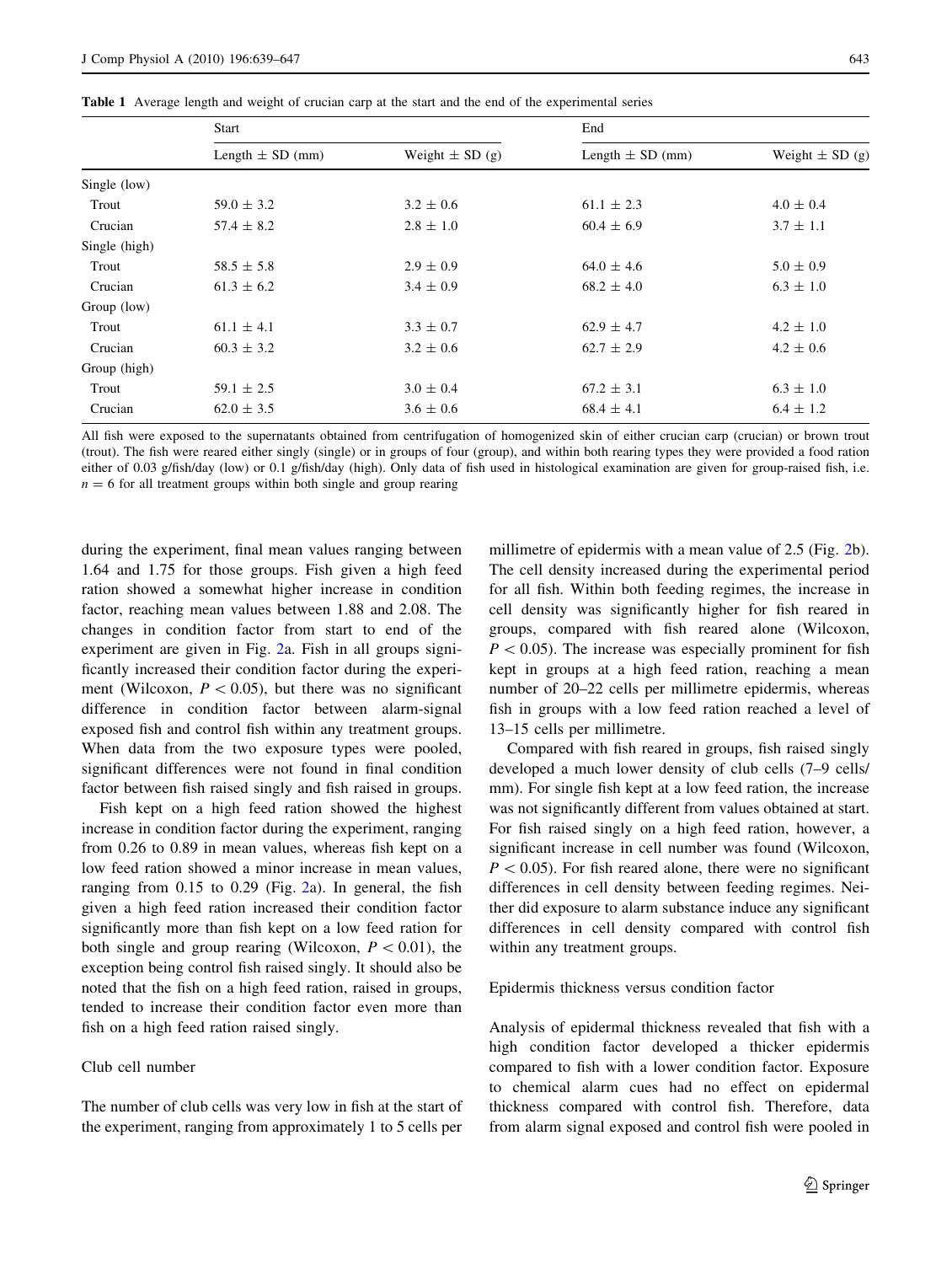<span id="page-5-0"></span>

Fig. 2 a Change in condition factor and **b** epidermal club cell density (club cells/mm) in crucian carp raised either in groups of four  $(G)$  or as single fish  $(S)$ , and provided either high  $(H)$  or low  $(L)$  feed ratios. The fish were exposed to either skin extract of crucian carp (Crucian) or brown trout (Trout) during an experimental period of 7 weeks. Start represents data from fish killed at the onset of the experiment. Each bar gives mean values  $(\pm SD)$  of six fishes; two fish were randomly selected from each aquarium of group rearing. Different *letters* indicate significant differences at  $P < 0.01$  (a) or  $P < 0.05$  (b) between experimental groups within exposure series (Crucian or Trout); the differences between groups exposed to Crucian skin extract given in bold. No significant differences were found between fish exposed to Crucian and Trout extracts within any rearing regimes

the analysis further on. On the other hand, conspecific presence had a significant impact on epidermis thickness (Fig. 3a). The mean epidermis thickness of fish was approximately  $29 \mu m$  at start of the experiment, increasing to 40–70  $\mu$ m (mean value 54  $\mu$ m) for fish reared in groups, regardless of feeding regime. Fish kept singly developed an epidermal thickness between  $24$  and  $50 \mu m$  (mean value  $35 \mu m$ ), with minor variations between dietary levels. The correlation between epidermal thickness (ET) and condition factor (CF) of fish raised in groups is given by the equation:



Fig. 3 a The relationship between epidermis thickness and condition factor and b the relationship between club cell density (club cells/ mm) and epidermis thickness in crucian carp raised either in groups of four (Group) or as single fish (Single) for 7 weeks. Measurements from fish that were exposed to two types of skin extract (crucian carp or brown trout) and provided two different feeding regimes (high or low) for each exposure type have been pooled within the Group and the Single categories. Start represents data from fish killed at the onset of the experiment. Regarding epidermis thickness (A), the regression line for fishes raised in groups differs from that of fishes raised singly in elevation ( $P < 0.001$ ), but not in slope ( $P > 0.05$ )

 $ET = 26.89CF + 4.05 \quad (R^2 = 0.43),$ 

and the correlation of fish raised singly is given by:

$$
ET = 18.80CF + 0.65 \quad (R^2 = 0.20).
$$

Comparison of regression lines revealed significant differences between elevations ( $P \lt 0.001$ ), but slopes did not differ.

Club cell density versus epidermis thickness

A thin epidermis with a low density of club cells was found in fish at start of the experiment. At the end of the experiment, the number of cells per millimetre epidermis was found higher in fish with a thick epidermis compared to fish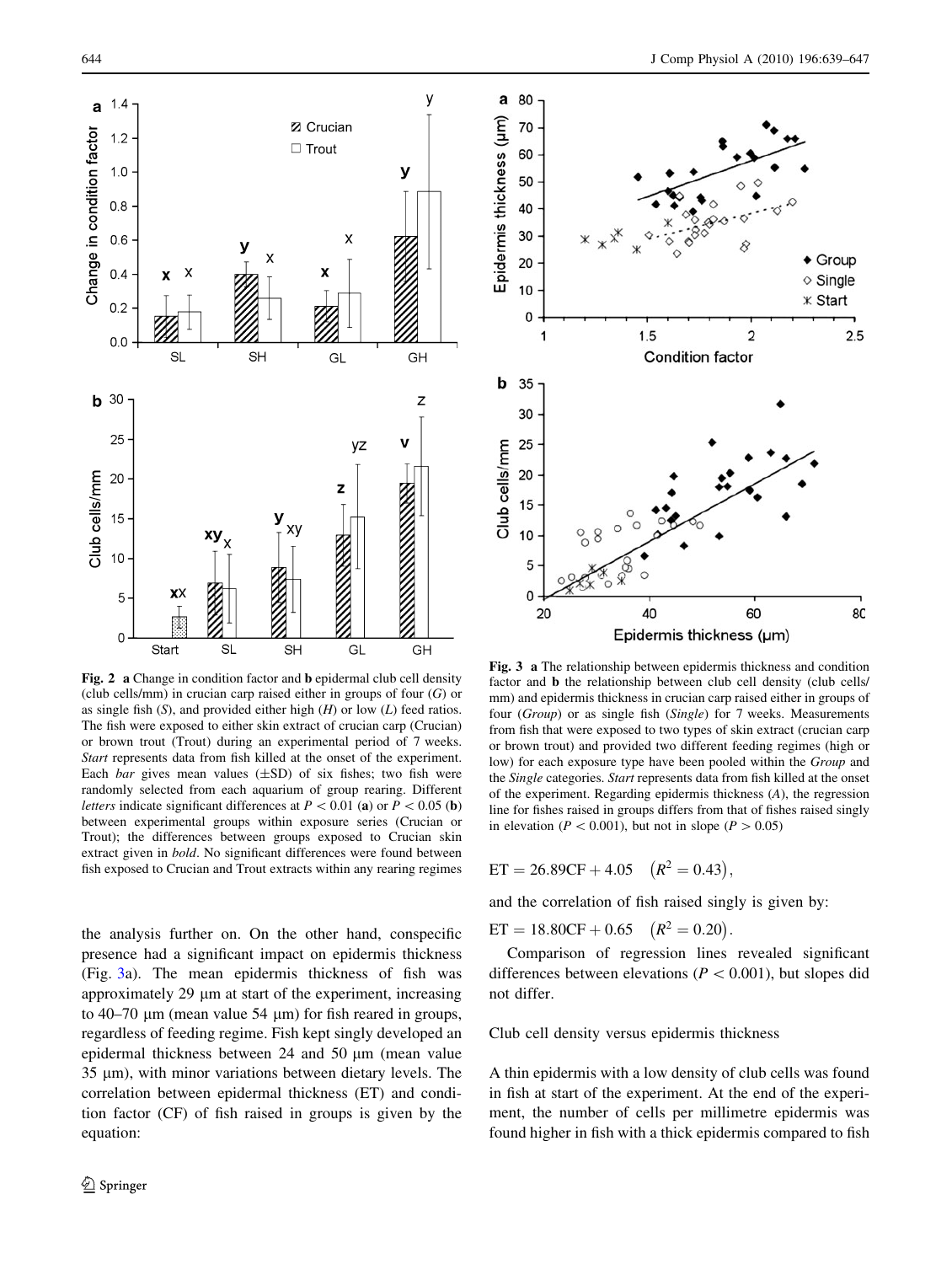with a thin epidermis (Fig. [3](#page-5-0)b). When plotting the number of cells per millimetre epidermis as a function of epidermis thickness, a positive relationship appears. The correlation is given by the equation:

$$
CD = 0.47ET - 8.93 \quad (R^2 = 0.69),
$$

where CD is club cell density (cells/mm) and ET is epidermis thickness (mm). Figure [3b](#page-5-0) reveals that fish kept in groups developed a significantly thicker epidermis and a higher density of club cell than fish kept singly (Wilcoxon,  $P < 0.001$ , for both parameters). The club cell density of single-reared fish also differed significantly from that obtained in fish at start ( $P < 0.05$ ).

#### Discussion

Three findings are revealed from the present study. First, permanent presence of chemical alarm signals, i.e. the signals releasing behavioural fright reactions, seems unimportant for regulating club cell density in the epidermis of crucian carp. Second, epidermis thickness and the club cell density of the epidermis were found to be plastic with regard to nutritional status (i.e. Fulton's condition factor). Third, conspecific presence seems important for regulating density of club cells. This is given by the fact that significantly more club cells were found in fish that are living in close association with conspecifics compared with fish living alone.

Extra-oral taste buds were occasionally found to interrupt a regular distribution of club cells in the surface area studied. An external distribution of taste buds is well known (Atema [1971\)](#page-7-0), and has previously been reported also in crucian carp (Gomahr et al. [1992](#page-7-0)). It is important to note that areas with taste buds were not accounted for in the calculation of club cell density.

The initial idea of this work was based on a report proposing that fathead minnows from regions with different predator fauna displayed a lower density of club cells with increasing predator presence (Hugie [1989\)](#page-7-0). Accordingly, we postulated that the density of club cells could in some way be affected through the action of conspecific alarm signals, released over time by predators labelled with such chemical cues from prey. In the current study, we used the supernatant obtained by centrifuging homogenates made of crucian carp skin. This procedure removes the minute particles that make filtered homogenates get turbid. The supernatant contains the water-soluble alarm signals that are releasing behavioural fright reactions, but it does not induce any morphological changes in crucian carp (Stabell et al., unpublished data). The results presented here revealed neither negative nor positive effects from the action of chemical alarm signals on the density of club cells following 50 days of exposure, and we therefore conclude that club cell density in crucian carp seems unaffected by that stimulus.

Our conclusion regarding lack of effect from alarm signals seems supported by other findings. Chivers et al. [\(2007](#page-7-0)) tested the idea that the density of club cells should vary with predation risk. Fathead minnows were used, and filtered skin extract of that species as well as predator cues were tested in experiments lasting for 16 days. Predator cues were produced by both common (pike) and an alien predator (oscar cichlids; Astronotus ocellatus), and predator fishes were fed fathead minnows as well as control live food, but no effect was found for any of the treatments. On the other hand, it was found that the density of club cells increased following exposure to pathogenic organisms, like water moulds (Saprolegnia spp.) and skin-penetrating trematode parasites (Teleorchis sp. and Uluvifer sp.). The conclusion of that paper was that club cells arose from and are maintained by natural selection owing to selfish benefits, unrelated to predator–prey interactions.

However, some other interesting properties related to growth and epidermal club cells have been revealed by this study. The epidermis of crucian carp demonstrates a linear increase in thickness with an increase in condition factor, i.e. with the nutritional status of the fish. Because the number of club cells was also found as a linear function of epidermal thickness, club cell number and fish condition factor seems interrelated. These findings are in accordance with another report (Wisenden and Smith [1997](#page-8-0)), which found that epidermal thickness and club cell density were greater in fathead minnows kept on a high feed ration than on a low ration. In this context, it is interesting to note that it has been known for some time that starvation has a marked effect on the content of alarm substance in the skin of minnows (von Frisch [1941](#page-8-0); Pfeiffer [1974](#page-7-0)). Provided that common mechanisms exist among cyprinids for producing alarm substance, this further suggests that it is the number of cells, and not the cellular content of alarm substance, which is compensated for following changes in the nutritional status of fishes.

For the same level of condition factor, fish exposed to the presence of conspecifics develop a thicker epidermis, and thereby a higher density of club cells, than fish reared alone. An increase in club cell density, independent of epidermal thickness, has been reported in fathead minnows when placed into containers with non-familiar shoalmates compared to familiar ones (Wisenden and Smith [1998](#page-8-0)). In crucian carp, however, an increase in club cell number was only found concurrent with an increase in epidermal thickness, whereas familiarity was not an approach in our study.

Differences in growth between isolated and grouped fish have been reported in immature goldfish that, when raised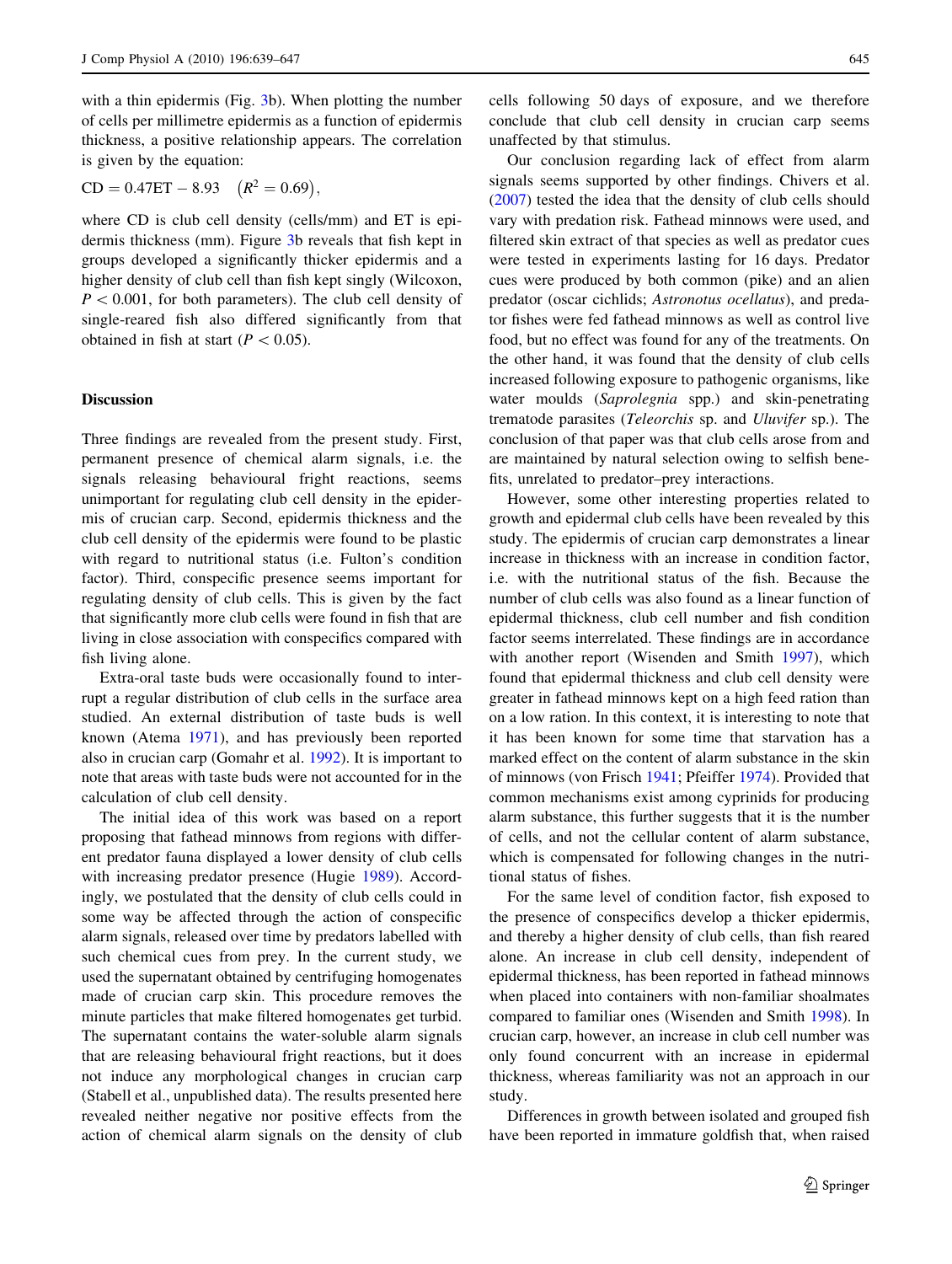<span id="page-7-0"></span>singly, grew better if their rearing water were conditioned with water taken from aquaria containing groups of conspecific fish (Allee et al. 1934, 1940). The phenomenon was denoted 'mass physiology', and growth promoting factors released by conspecifics were suspected to be the cause of improved growth. In the current study, and independent of food levels, the fish raised in groups grew slightly better than the fish raised singly. Because the volume of water was adjusted to the number of fish in each container, i.e. with 5 l of water per fish, and feed ratio was adjusted in a similar fashion, a chemical factor similar to the previous one reported (Allee et al. 1934, 1940) may have been acting among the group-raised fish. Such growth factors may have induced better growth and a thicker epidermis in the group-raised fish.

On the other hand, rearing in isolation may be a stress that inhibits growth, and our results could simply mean that thriving, through conspecific presence, may have improved growth. In this respect, sensory factors other than chemical ones cannot be ruled out. However, within a similar range of final condition factor, group-raised fish possessed a higher club cell density than single-raised fish in our study, a result that is difficult to explain by growth alone. Also in fathead minnows, rearing with unfamiliar shoalmates has been found to increase club cell density compared with minnows reared alone, but a decreased club cell density was found in fish reared with familiar shoalmates (Wisenden and Smith [1998](#page-8-0)). Taken together, we therefore suggest that conspecific chemicals signals may in some way interfere with club cell density, but further experiments are necessary to clarify this hypothesis.

If club cells are the true source of chemical alarm signals causing fright reactions, then our data suggest that group-raised fish are more chemically on guard than those reared singly. Our data also demonstrate that up to a tenfold increase in club cell density can be obtained through an increased feeding regime combined with group rearing. Based on the results of the current study, as well as the literature cited, we conclude that presence and density of club cells in the epidermis of fish is plastic and regulated by factors that are independent of skin injury and pathogenic organisms (e.g. Chivers et al. 2007). The density of club cells seems to be controlled by physiological as well as external regulators, like blood androgen levels, nutritional status and possibly growth-promoting factors working through chemical sensing. However, the sensory mechanisms involved in determining club cell density in cyprinid fish are still not fully understood.

Acknowledgments This work was supported by the Research Council of Norway, through grant no. 159213/V40. The authors declare that they have no conflict of interest. All handling and rearing of fish was carried out in accordance with the Norwegian national guidelines for treatment of animals. We want to thank Anna C. Faeravaag for her support in capturing fish and preparing tissue samples for histology, and Mette Tellefsen and her colleagues in the Pathology Group at Sørlandet Hospital HF who gave valuable support in the routine histology work. We are also indebted to Kirsten Bjørkestøl for her help in statistical calculations, James R. Mitchell for English corrections, and two anonymous reviewers for valuable comments to improve the paper.

# References

- Allee WC, Bowen ES, Welty JC, Oesting R (1934) The effect of homotypic conditioning of water on the growth of fishes and chemical studies of the factors involved. J Exp Zool 68:183–213
- Allee WC, Finkel AJ, Hoskins WH (1940) The growth of goldfish in homotypically conditioned water: a population study in mass physiology. J Exp Zool 84:417–443
- Atema J (1971) Structures and functions of the sense of taste in the catfish (Ictalurus natalis). Brain Behav Evol 4:273–294
- Brönmark C, Miner JG (1992) Predator-induced phenotypic change in body morphology in crucian carp. Science 258:1348–1350
- Brönmark C, Pettersson LB (1994) Chemical cues from piscivores induce a change in morphology in crucian carp. Oikos 70:396– 402
- Chivers DP, Wisenden BD, Hindman CJ, Michalak T, Kusch RC, Kaminskyj SW, Jack KL, Ferrari MCO, Pollock RJ, Halbgewachs CF, Pollock MS, Alemadi S, James CT, Savaloja RK, Goater CP, Corwin A, Mirza RS, Kiesecker JM, Brown GE, Adrian JC, Krone PH, Blaustein AR, Mathis A (2007) Epidermal 'alarm substance' cells of fishes maintained by non-alarm functions: possible defence against pathogens, parasites and UVB radiation. Proc Biol Sci 274:2611–2619
- Chivers DP, Zhao X, Brown GE, Marchant TA, Ferrari MCO (2008) Predator-induced changes in morphology of a prey fish: the effects of food level and temporal frequency of predation risk. Evol Ecol 22:561–574
- Gomahr A, Palzenberger M, Kotraschal K (1992) Density and distribution of external taste-buds in cyprinids. Environ Biol Fish 33:125–134
- Harvell CD (1990) The ecology and evolution of inducible defences. Q Rev Biol 65:323–340
- Hugie DM (1989) An intraspecific approach to the evolution of chemical alarm signalling in the Ostariophysi. MSc thesis, University of Saskatchewan, Saskatoon
- Karlson P, Lüscher M (1959) "Pheromones": a new term for a class of biological active substances. Nature 183:55–56
- Lawrence BJ, Smith RJF (1989) Behavioral response of solitary fathead minnows, Pimephales promelas, to alarm substance. J Chem Ecol 15:209–219
- Mathis A, Smith RJF (1993a) Chemical labeling of northern pike (Esox lucius) by the alarm pheromone of fathead minnows (Pimephales promelas). J Chem Ecol 19:1967–1979
- Mathis A, Smith RJF (1993b) Fathead minnows, Pimephales promelas, learn to recognize northern pike, Esox lucius, as predators on the basis of chemical stimuli from minnows in the pikes diet. Anim Behav 46:645–656
- Nash RDM, Valencia AH, Geffen AJ (2006) The origin of Fulton's condition factor—setting the record straight. Fisheries 31:236–238
- Pfeiffer W (1960) Über die Schreckreaktion bei Fischen und die Herkunft des Schreckstoffes. Z Vgl Physiol 43:578–614
- Pfeiffer W (1962) The fright reaction of fish. Biol Rev 37:495–511
- Pfeiffer W (1974) Pheromones in fish and amphibia. In: Birch MC (ed) Pheromones. North Holland, Amsterdam, pp 269–296
- Pfeiffer W (1977) The distribution of fright reaction and alarm substance cells in fishes. Copeia 1977:653–665